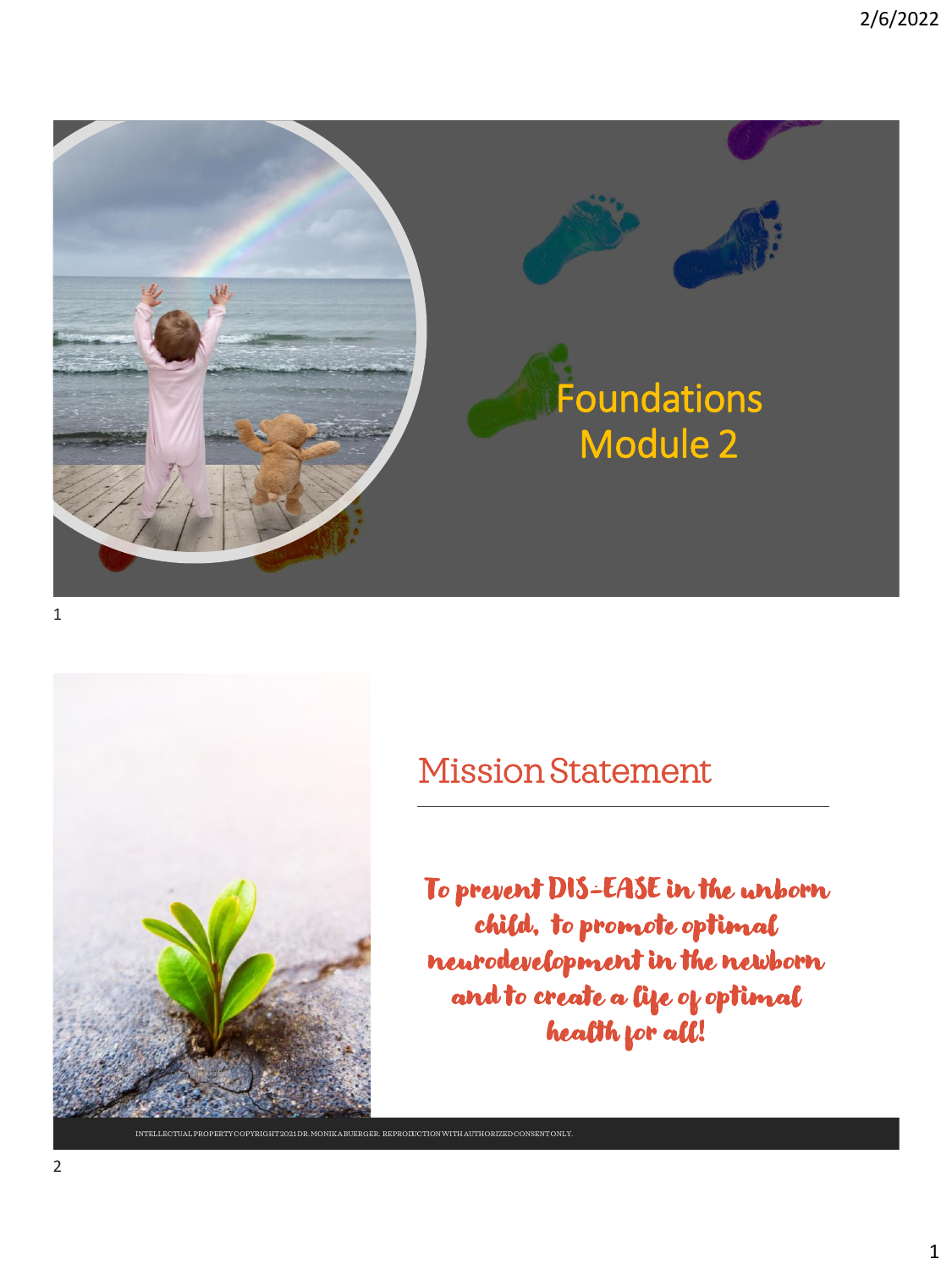

## Module Objective…….

Intellectual Property Copyright 2022 Dr. Monika Buerger. Reproduction with authorized consent only



### Interoception

- · Vestibular
- · Proprioception
- · Microbiome
- · Visceral
- · Immune
- Hormones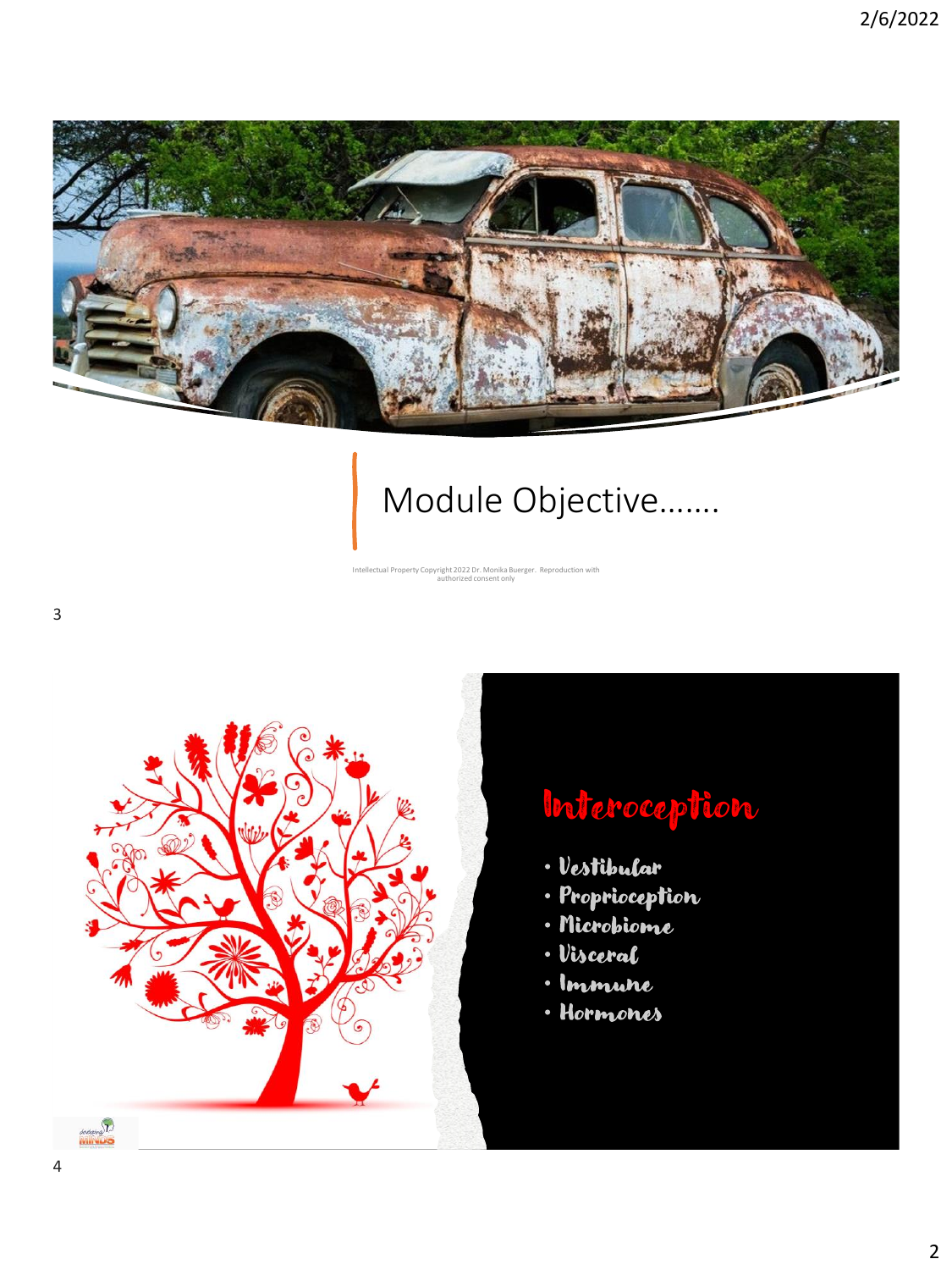

### Red Flag History



- **What preconception/prenatal stressors were/are at play?!**
- **Did/will these stressors potentially affect the neurodevelopment trajectory of the child?!**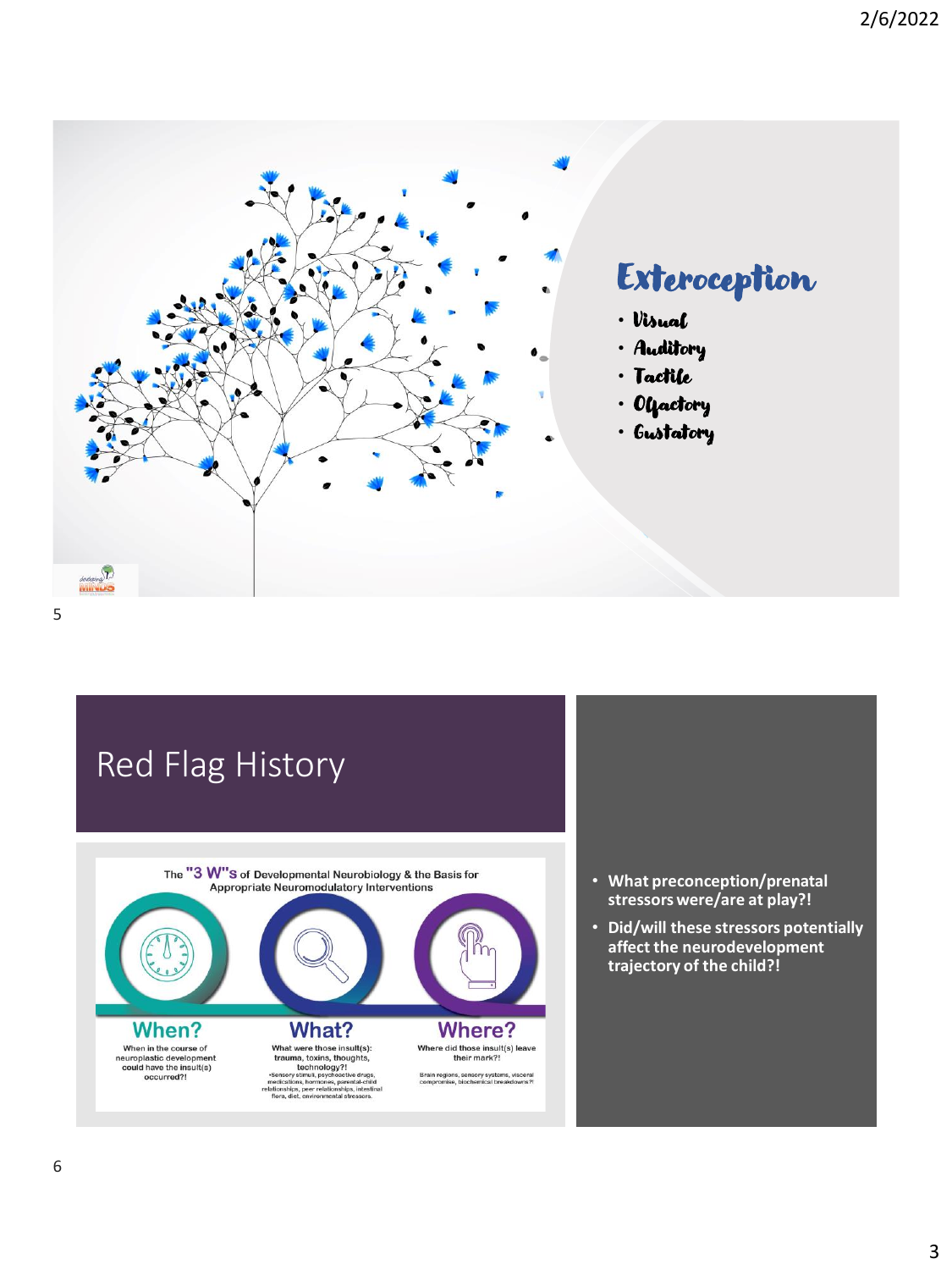

- Nutritional and Interoceptive Status for Preconception and Prenatal health
	- Pre-eclampsia and NOS pathway, methylation, etc
- PNSE and Neuroplastic development
	- Cell Danger Response
	- Low tone
	- MORO
	- Laying the Foundation for Future Generations!
- MOM
	- Gut Rehab
	- Birthing considerations



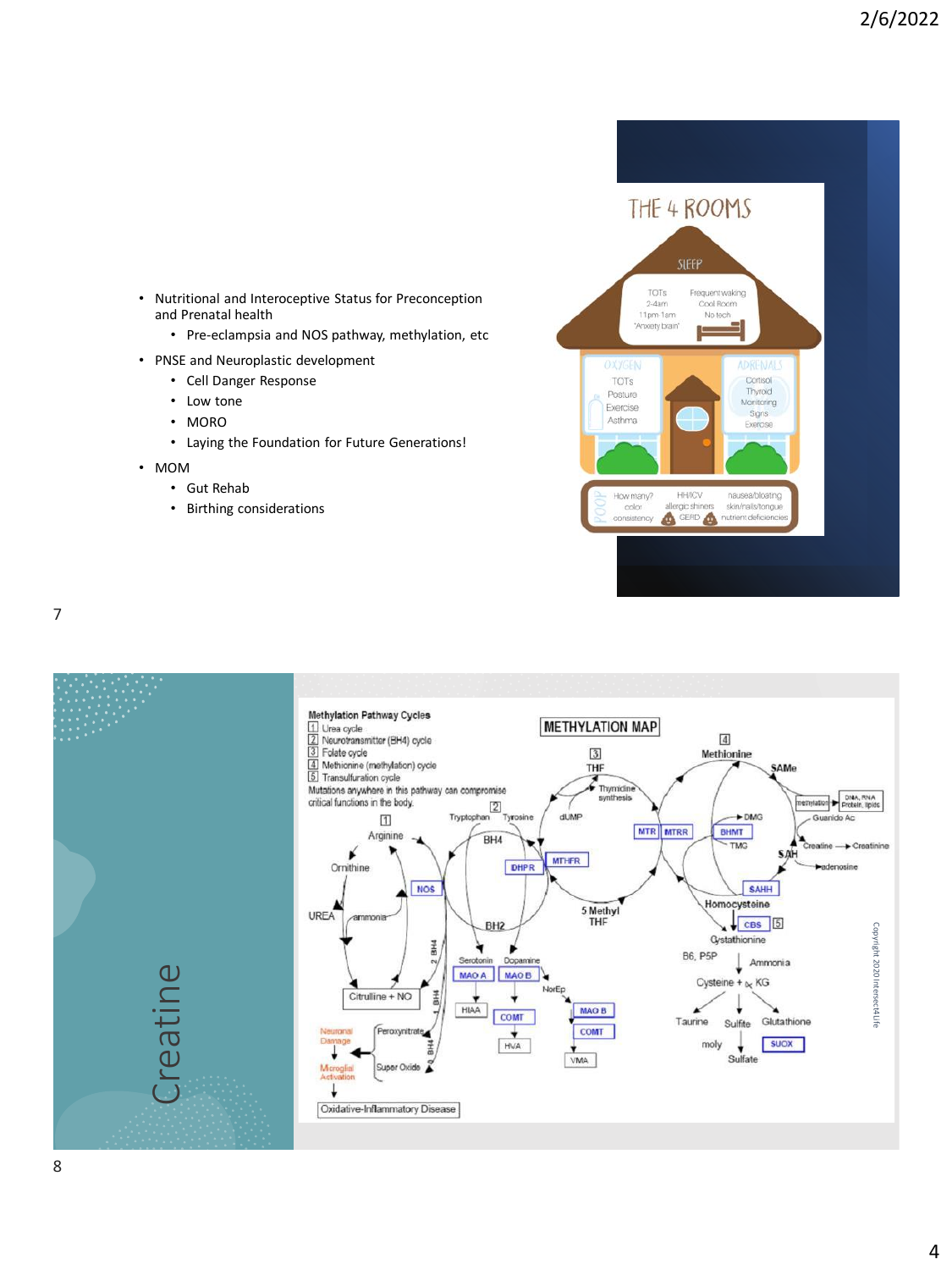

#### Pull to Sit Test

Copyright 2020 Intersect4Life



# C-curve Sit



Copyright 2020 Intersect4Life